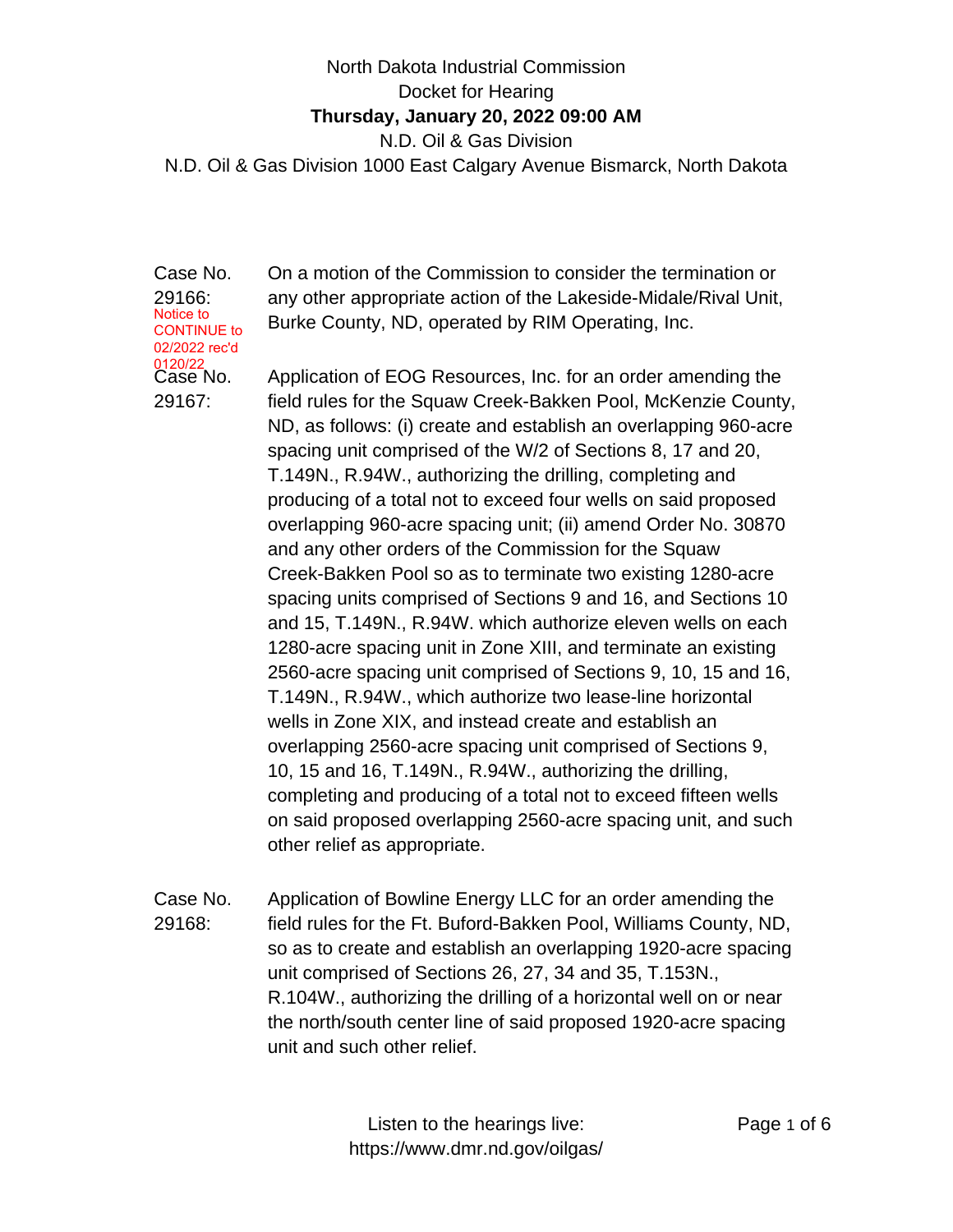- Case No. 29169: Application of RimRock Oil & Gas Williston LLC for an order amending the field rules for the Heart Butte-Bakken Pool, Dunn County, ND, to authorize the drilling, completing and producing of a total not to exceed eight wells on an existing overlapping 1280-acre spacing unit comprised of Sections 4 and 9, T.147N., R.92W., and such other relief as appropriate.
- Case No. 29170: Application of Rimrock Oil & Gas Williston LLC for an order amending the field rules for the Twin Buttes-Bakken Pool, Dunn County, ND, so as to create and establish an overlapping 1920-acre spacing unit comprised of Sections 12, 13 and 24, T.147N., R.92W., authorizing the drilling of a total not to exceed four wells on said proposed overlapping 1920-acre spacing unit, and/or such further relief. Notice to CONTINUE to 02/2022 rec'd 01/18/22
- Case No. 29171: Application of Rimrock Oil & Gas Williston LLC for an order amending the field rules for the Covered Bridge and/or Pierre Creek-Bakken Pool, McKenzie County, ND, so as to create and establish an overlapping 1280-acre spacing unit comprised of Sections 22 and 27, T.146N., R.102W., authorizing the drilling of a total not to exceed four wells on said proposed overlapping 1280-acre spacing unit, and/or such further relief.
- Case No. 29172: Application of Ballantyne Oil, LLC to review the relief granted under Order No. 29932 authorizing temporary authority to rework and use the Legacy etal Bernstein 13-7H well (File No. 21887), located in Section 7, T.163N., R.76W., Bottineau County, ND, as a water injection well for operation in the Red Rock-Spearfish Pool to test the feasibility of water flooding the reservoir, and such other relief as is appropriate.
- Case No. 25686: (Continued) A motion of the Commission to consider the termination, or any other appropriate action, of the South Antler Creek-Madison Unit, Bottineau County, ND, operated by Continental Resources, Inc. Notice to CONTINUE to 02/2022 rec'd 01/20/22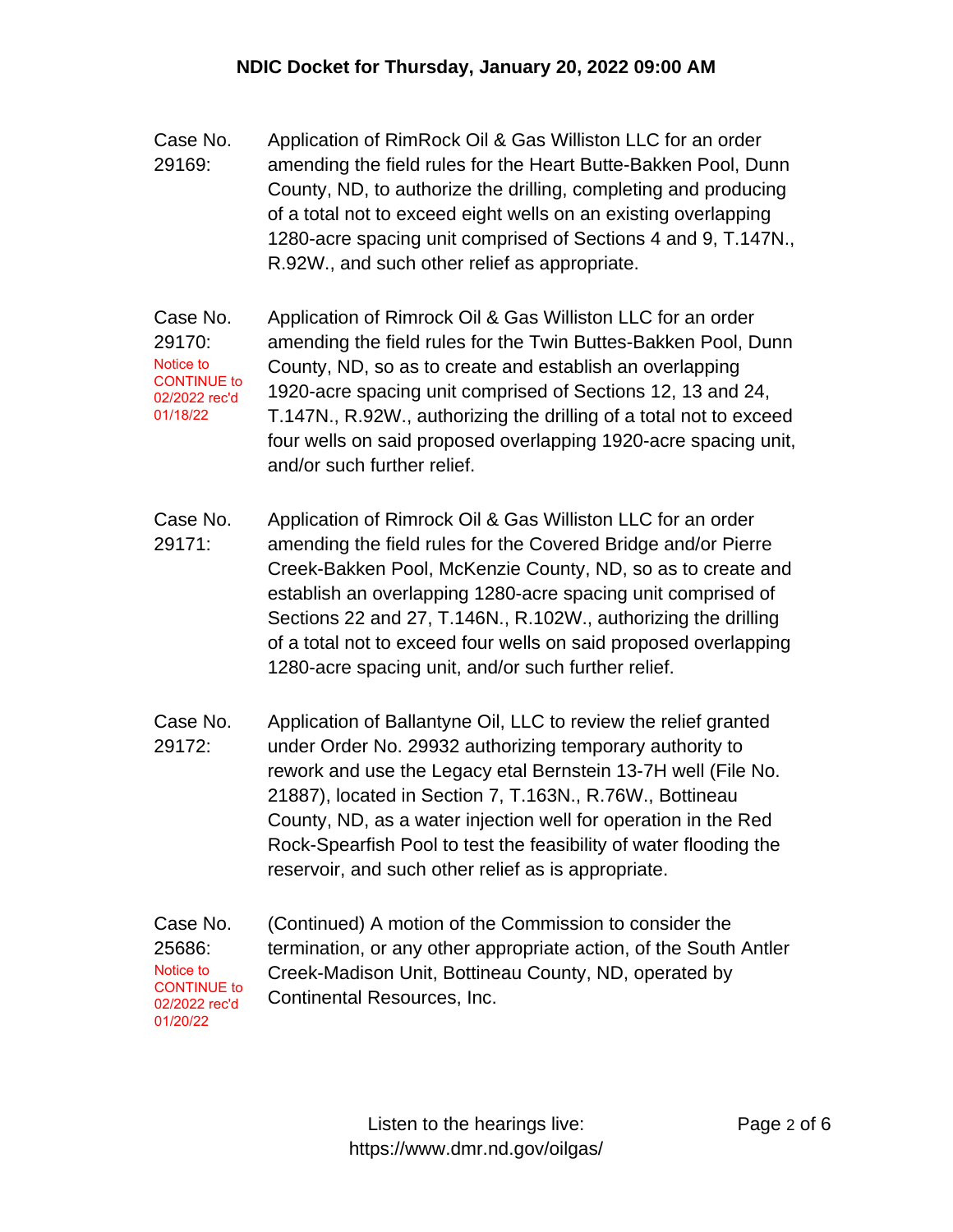Case No. 29073: (Continued) Application of WPX Energy Williston, LLC for an order amending the field rules for the Heart Butte-Bakken Pool, Dunn and McLean Counties, ND to create and establish the following: (i) two overlapping 1920-acre spacing units comprised of Sections 22, 23 and 24; and 25, 26 and 27, all in T.149N., R.91W., authorizing the drilling of up to five horizontal wells in each proposed overlapping 1920-acre spacing unit; and (ii) an overlapping 3840-acre spacing unit comprised of Sections 22, 23, 24, 25, 26 and 27, all in T.149N., R.91.W, authorizing the drilling of one horizontal well on or near the section line between existing spacing units on said proposed 3840-acre spacing unit; and/or for such other and further relief as appropriate. Notice to CONTINUE to 02/2022 rec'd 01/11/22

Case No. 29119: (Continued) Application of Foundation Energy Management, LLC for an order amending the applicable orders for the Bicentennial-Bakken Pool to authorize the recompletion and production of one (1) vertical well in a 160-acre spacing unit consisting of the SE/4 of Section 28, T.144N., R.103W., Golden Valley County, North Dakota, and for such other relief as may be appropriate. Notice to CONTINUE to 02/2022 rec'd 01/20/22

Case No. 29120: Notice to CONTINUE to 02/2022 rec'd 01/20/22

(Continued) Application of Foundation Energy Management, LLC for an order amending the applicable orders for the Beaver Creek-Bakken Pool to authorize the recompletion and production of one (1) existing vertical well in a 160-acre spacing unit consisting of the SE/4 of Section 1, T.142N., R.103W., Golden Valley County, North Dakota, and for such other relief as may be appropriate.

Case No. 29121: Notice to CONTINUE to 02/2022 rec'd 01/20/22

(Continued) Application of Foundation Energy Management, LLC for an order amending the applicable orders for the Beaver Creek-Bakken Pool to authorize the recompletion and production of one (1) existing vertical well in a 160-acre spacing unit consisting of the NW/4of Section 6, T.142N., R.102W., Billings County, North Dakota, and for such other relief as may be appropriate.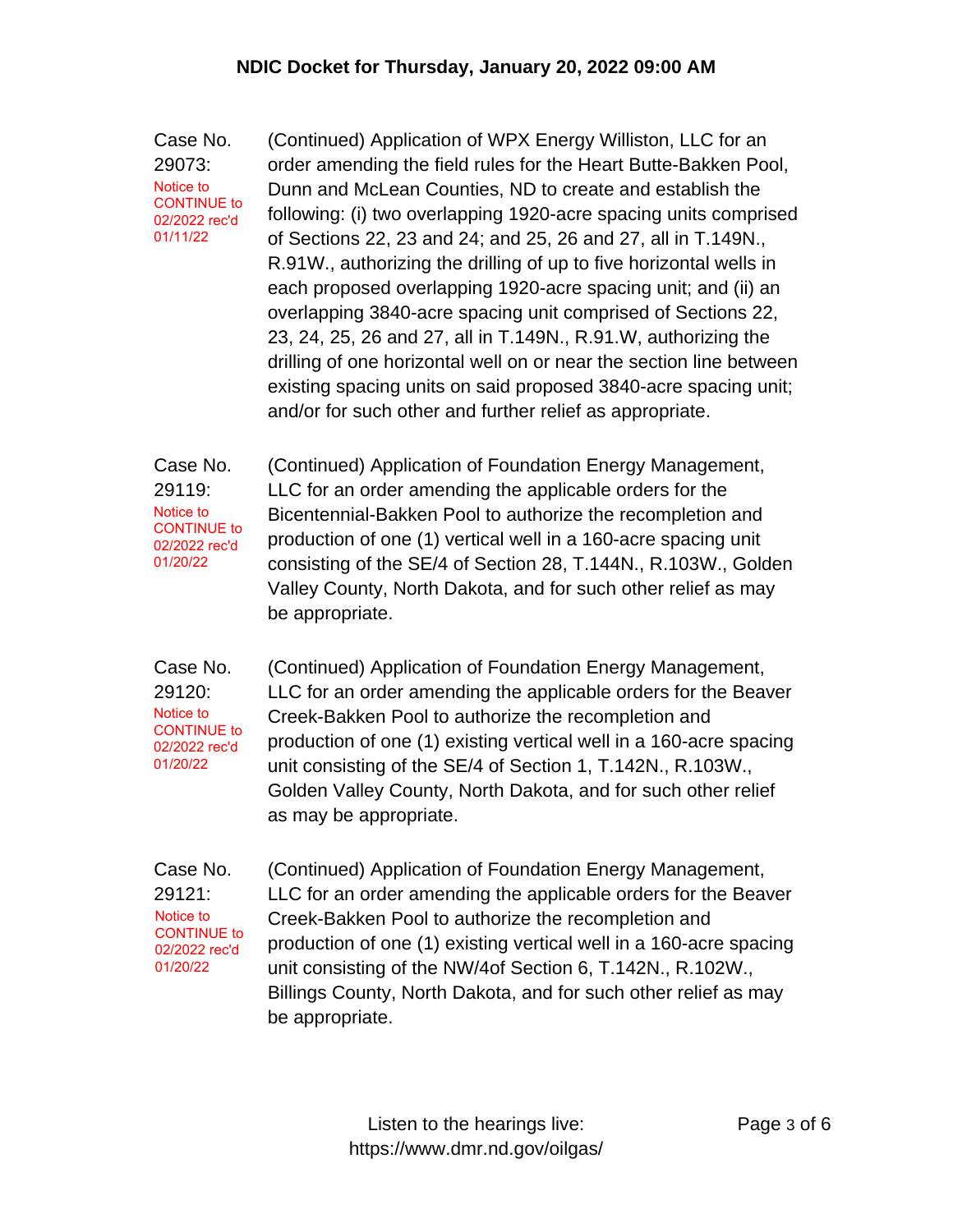Case No. 29122: (Continued) In the matter of the Application of Bison Oil & Gas III, LLC for an order suspending and, after hearing, revoking the permit issued to Bowline Energy LLC to drill the Heen S 152-104-5-17-1H well (File No. 38648), with surface location in the SWSE of Section 35, T.153N., R.104W. for the 1920-acre spacing unit comprising Sections 5, 8, and 17, T.152N., R.104W., Williams County, ND, Briar Creek-Bakken Pool, and for such other relief as appropriate. Notice to DISMISS rec'd 01/19/22

- Case No. 29173: Application of Zavanna, LLC for an order pursuant to NDAC § 43-02-03-88.1 pooling all interests for wells drilled on the overlapping spacing unit described as Sections 16, 17, 20 and 21, T.154N., R.99W., Stockyard Creek-Bakken Pool, Williams County, ND, as provided by NDCC § 38-08-08 but not reallocating production for wells producing on other spacing units and such other relief as is appropriate.
- Case No. 29174: Application of Zavanna, LLC for an order pursuant to NDAC § 43-02-03-88.1 pooling all interests for wells drilled on the overlapping spacing unit described as Sections 25, 26, 35 and 36, T.154N., R.99W., Stockyard Creek and/or Long Creek-Bakken Pool, Williams County, ND, as provided by NDCC § 38-08-08 but not reallocating production for wells producing on other spacing units and such other relief as is appropriate.
- Case No. 29175: Application of Zavanna, LLC for an order pursuant to NDAC § 43-02-03-88.1 pooling all interests for wells drilled on the overlapping spacing unit described as Sections 25 and 36, T.154N., R.99W. and Sections 30 and 31, T.154N., R.98W., Long Creek and/or Truax-Bakken Pool, Williams County, ND, as provided by NDCC § 38-08-08 but not reallocating production for wells producing on other spacing units and such other relief as is appropriate.
- Case No. 29176: Application of Zavanna, LLC for an order pursuant to NDAC § 43-02-03-88.1 pooling all interests for wells drilled on the overlapping spacing unit described as Sections 1, 2, 11 and 12, T.153N., R.99W., Long Creek-Bakken Pool, Williams County, ND, as provided by NDCC § 38-08-08 but not reallocating production for wells producing on other spacing units and such other relief as is appropriate.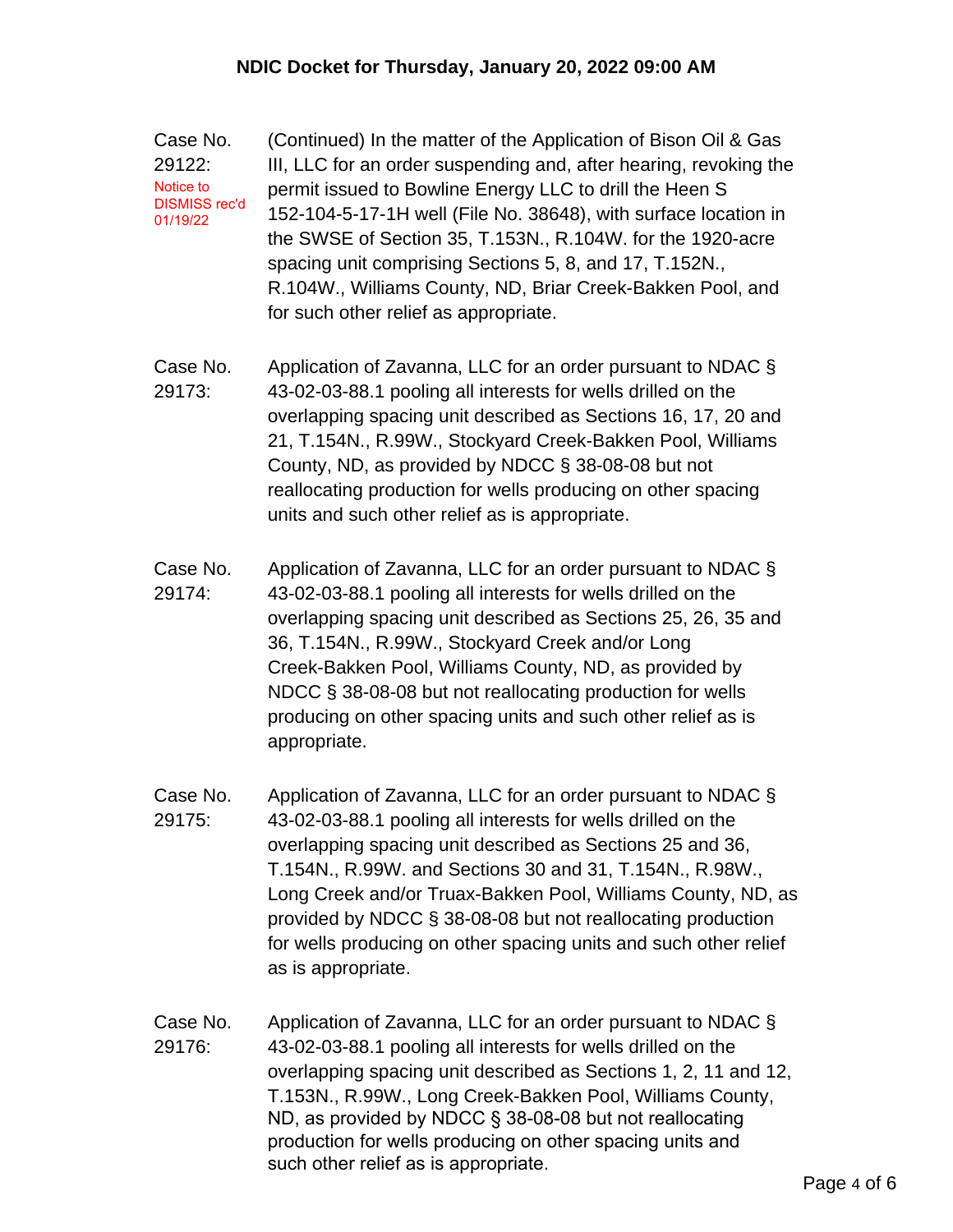- Case No. 29177: Application of XTO Energy Inc. as provided for in NDAC § 43-02-03-88.1 for an order allowing heater treater vapors from the following described wells: Olaf 42X-11AXD well (File No. 36186); Olaf 42X-11B well (File No. 36184); Olaf 42X-11C well (File No. 36182); Olaf 42X-11EXF well (File No. 36185); and, Olaf 42X-11H well (File No. 36183), Capa Field, to be commingled at a location in Section 11, T.155N., R.95W., Williams County, ND, pursuant to 43-02-03-48.1 and such further relief as is appropriate.
- Case No. 29178: Application of XTO Energy Inc. as provided for in NDAC § 43-02-03-88.1 for an order allowing all fluids from the following described wells: Krieger 42X-17 well (File No. 18169); Krieger 42X-17C well (File No. 36093); Krieger 42X-17G well (File No. 36094); Krieger 42X-17H well (File No. 36092); and, Krieger 42X-17DXA well (File No. 36091), Alkali Creek Field, to be commingled at a location in Section 17, T.154N., R.94W., Mountrail County, ND, pursuant to 43-02-03-48.1 and such further relief as is appropriate.
- Case No. 29179: Application of Continental Resources, Inc. provided for in NDAC § 43-02-03-88.1 for an order allowing the production from the following described wells: Ravin 4-1H well (File No. 34172); Ravin 5-1H2 well (File No. 34173); Ravin 6-1H1 well (File No. 34174); Ravin 7-1H well (File No. 34175); Ravin 8-1H2 well (File No. 34176); Ravin 9-1H well (File No. 34177); Ravin 10-1H1 well (File No. 34178); Ravin 11-1H well (File No. 34179); Ravin 12-1H2 well (File No. 34180); Ravin 13-1H well (File No. 38649); Ravin 14-1H2 well (File No. 38650); and, Ravin 15-1HSL well (File No. 38651), to be produced into the Ravin Central Tank Battery or production facility, all located in Section 1, T.150N., R.97W., Dimmick Lake Field, McKenzie County, ND, pursuant to 43-02-03-48.1 and such further as is appropriate.
- Case No. 29180: Application of Continental Resources, Inc. pursuant to Section 43-02-03-88.1 of the NDAC for an order of the Commission authorizing the drilling of the Astro SWD saltwater disposal well to be located in the NW/4 of Section 8, T.146N., R.96W., Rattlesnake Point Field, Dunn County, ND, in the Dakota group pursuant to chapter 43-02-05 of the NDAC, and providing such other and further relief.